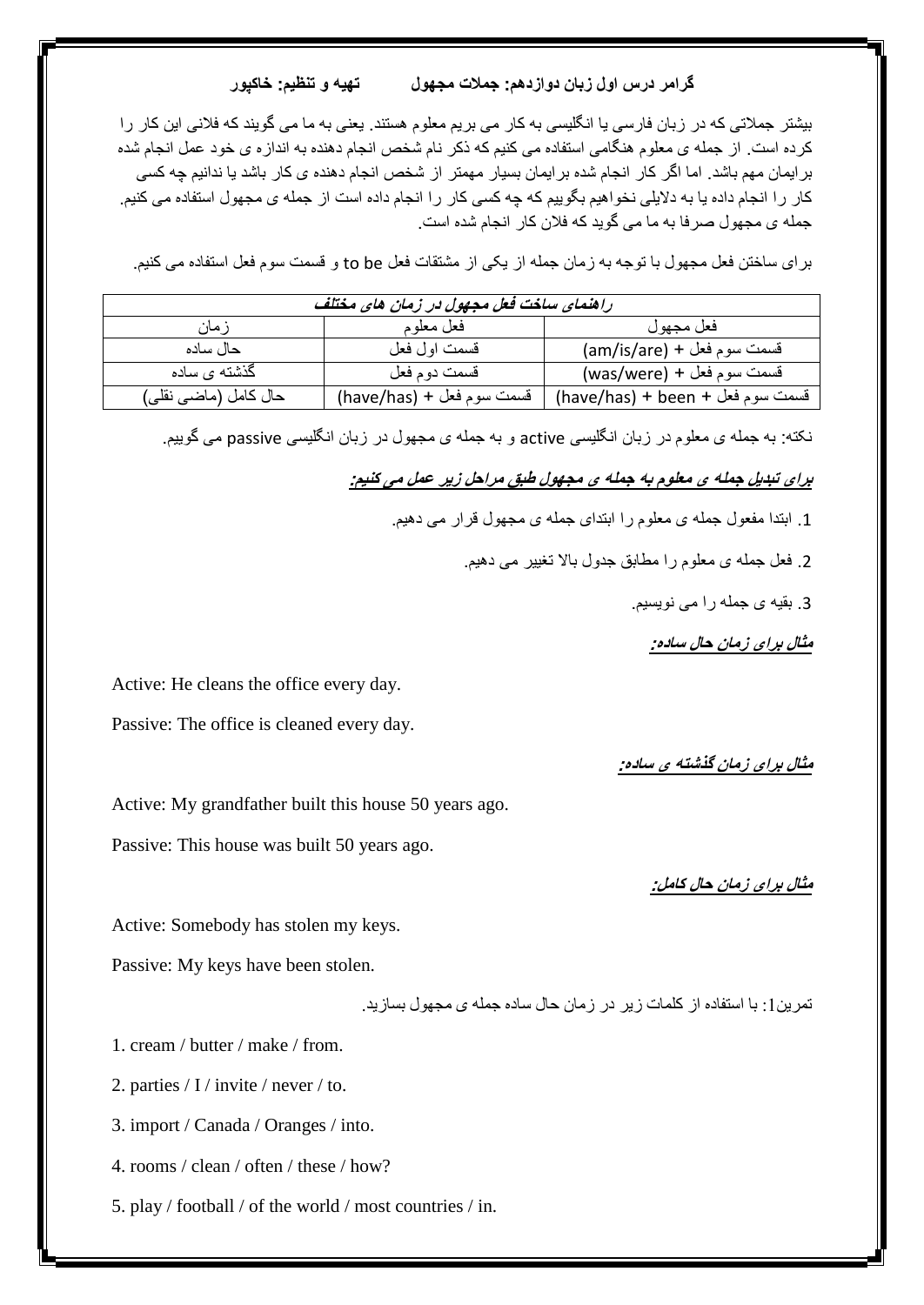- 6. clean / rooms / every day / these?
- 7. speak / in Canada / languages / how many?

تمرین:2 با استفاده از کلمات زیر در زمان گذشته ی ساده جمله ی مجهول بسازید.

- 1. build / ago / houses / seventy / these / years.
- 2. last week / invite / the party / we / to.
- 3. take / two / the hospital / people / to.
- 4. anybody / the accident / injure / in?
- 5. be born / in / in / 1360 / Tehran / I.
- 6. invent / the telephone / when?
- 7. you / be born / where?

تمرین:3 با استفاده از کلمات زیر در زمان حال کامل جمله ی مجهول بسازید.

- 1. the / break / doors.
- 2. car / damage / the?
- 3. window / wash / this?
- 4. the / trees / down / cut.
- 5. a party / they / invite / to.

تمرین4: شکل صحیح افعال داخل پرانتز را بنویسید. (معلوم یا مجهول)

- 1. Glass …………… (make) from sand.
- 2. …… we ……… (allow) to park here?
- 3. The house …………… (paint) last month.
- 4. Stamps …………… (sell) in a post office.
- 5. This word …………… (not use) very often.
- 6. How …… this word …………… (pronounce)?
- 7. My friend …………… (bite) by a dog last week.
- 8. Three people …………… (injure) in the accident.
- 9. We …………… (wake up) by a loud noise last night.
- 10. Somebody …………… (steal) my bike a few days ago.
- 11. Alexander Graham Bell …………… (invent) the telephone in 1876.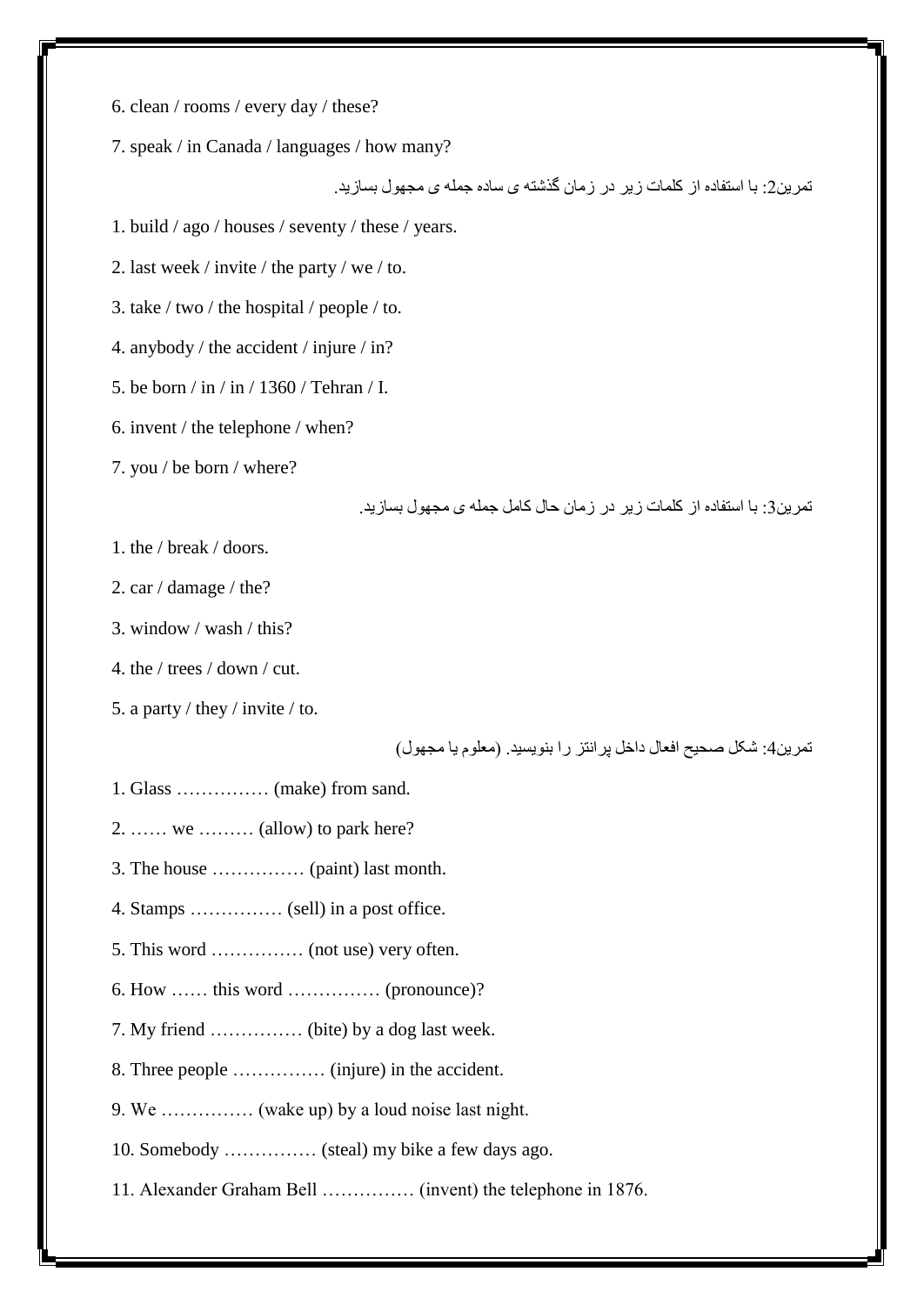12. When …… this bridge ……… (build)?

13. …… you ……… (invite) to the party last week?

14. A garage is a place where cars …………… (repair).

تمرین:5 در جمالت زیر یک اشتباه گرامری وجود دارد آن را پیدا کرده و تصحیح نمایید.

1. Paper makes from wood.

2. A factory is a place where things make.

3. We didn't go to the party. We didn't invite.

4. My sunglasses stole at the beach yesterday.

5. A: How old is this film? B: It is made in 1980.

6. Somebody broke into our house, but nothing stolen.

7. Many British programs show on American television.

8. I've never seen these flowers before. What are they call?

9. A: Did you go to the party? B: No, I invited, but I didn't go.

10. There was a fire at the hotel last week. Two of the rooms damaged.

11. My car was stolen last week, but the next day it found by the police.

12. The washing machine was broken, but it's OK now. It has repaired.

13. A: Where did you get this picture? B: It gave to me by a friend of mine.

14. The bridge is closed. It was damaged last week and it hasn't repaired yet.

تمرین:6 بهترین گزینه را انتخاب کنید.

1. My bicycle ………! I'm going to call the police.

| a. stole                                                            | b. was stealing                    | c. has been stolen                      | d. have been stolen |  |  |  |  |
|---------------------------------------------------------------------|------------------------------------|-----------------------------------------|---------------------|--|--|--|--|
| 2. The dishes  washed yet. Could you please wash them up?           |                                    |                                         |                     |  |  |  |  |
| a. have been not                                                    | b. have not been                   | c. are been not                         | d. are not been     |  |  |  |  |
| 3. We  to dinner last Friday night and we had a good time.          |                                    |                                         |                     |  |  |  |  |
| a. have invited                                                     | b. have been invited<br>c. invited |                                         | d. were invited     |  |  |  |  |
| 4. My little brother  to school by my mother every day.             |                                    |                                         |                     |  |  |  |  |
| a. takes                                                            | b. has taken                       | c. is taken                             | d. was taken        |  |  |  |  |
| 5. Do you know that Maria  as a computer programmer of the company? |                                    |                                         |                     |  |  |  |  |
| a. was inviting                                                     | b. has been invited                | d. is inviting<br>c. is going to invite |                     |  |  |  |  |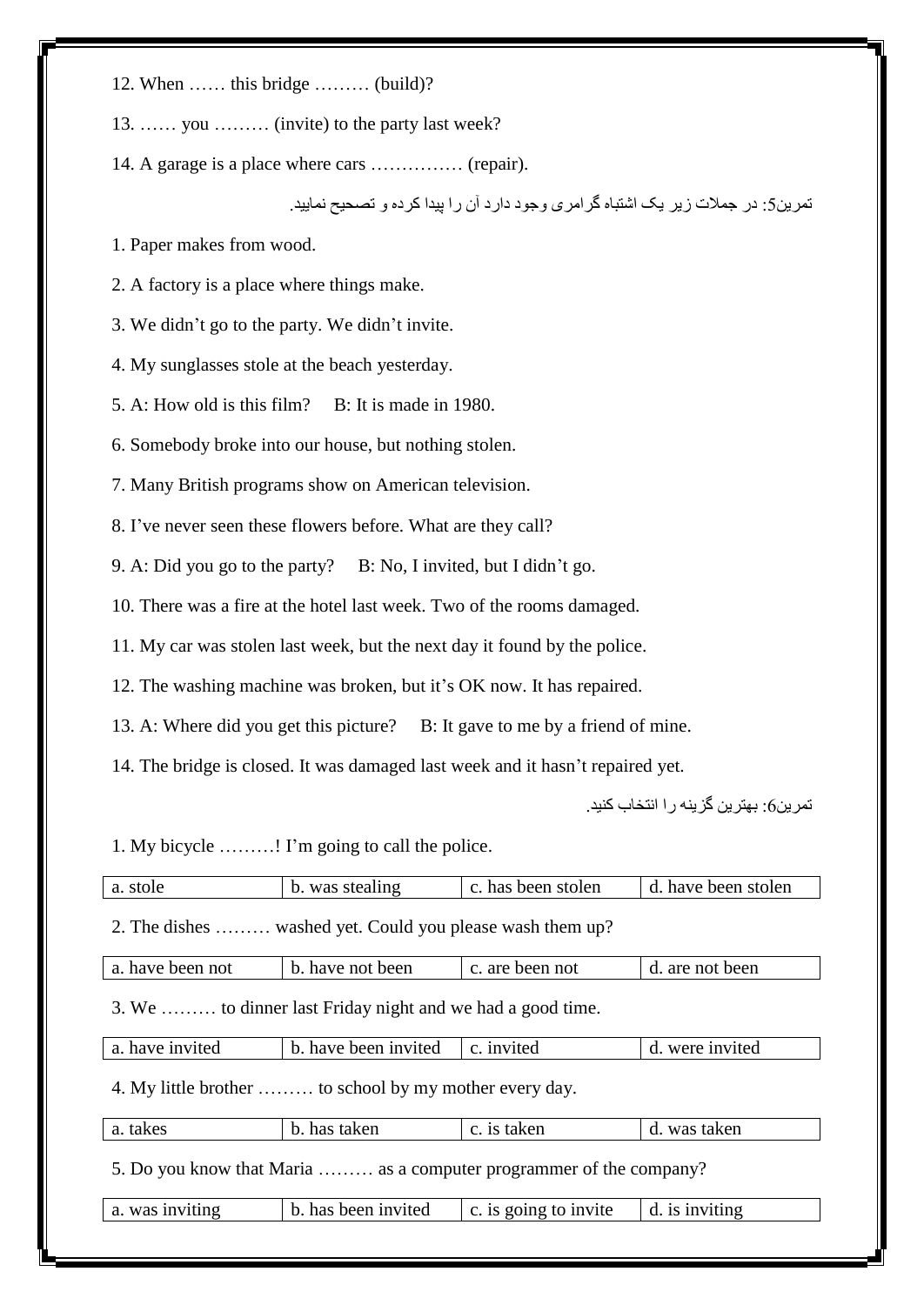| 6. The land next to our house  sold to the government recently.           |                                                          |                                                                                          |                     |  |  |  |  |
|---------------------------------------------------------------------------|----------------------------------------------------------|------------------------------------------------------------------------------------------|---------------------|--|--|--|--|
| a. is                                                                     | b. has                                                   | c. has been                                                                              | d. have been        |  |  |  |  |
| 7. Many apartments  for the poor employees during the last five years.    |                                                          |                                                                                          |                     |  |  |  |  |
| a. are built                                                              | b. were building                                         | c. have built                                                                            | d. have been built  |  |  |  |  |
| 8. Teams from many countries  to take part in the previous Olympic Games. |                                                          |                                                                                          |                     |  |  |  |  |
| a. didn't invite                                                          | b. haven't been invited                                  | c. weren't invited                                                                       | d. haven't invited  |  |  |  |  |
|                                                                           | 9. Many accidents  by dangerous driving.                 |                                                                                          |                     |  |  |  |  |
| a. are caused                                                             | b. cause                                                 | c. is caused                                                                             | d. has caused       |  |  |  |  |
|                                                                           | 10. The roof of the building  in a storm a few days ago. |                                                                                          |                     |  |  |  |  |
| a. is damaged                                                             | b. was damaged                                           | c. is going to damage                                                                    | d. were damaged     |  |  |  |  |
|                                                                           | 11. A cinema is a place where films                      |                                                                                          |                     |  |  |  |  |
| a. show                                                                   | b. are shown                                             | c. are showing                                                                           | d. has been shown   |  |  |  |  |
|                                                                           |                                                          | 12. Originally the book  in Spanish, and a few years ago it was translated into English. |                     |  |  |  |  |
| a. were written                                                           | b. wrote                                                 | c. was written                                                                           | d. are written      |  |  |  |  |
|                                                                           | 13. It's a big factory. Five hundred people  there.      |                                                                                          |                     |  |  |  |  |
| a. is employed                                                            | b. was employed                                          | c. are employed                                                                          | d. have employed    |  |  |  |  |
|                                                                           | 14. Water  most of the earth's surface.                  |                                                                                          |                     |  |  |  |  |
| a. covers                                                                 | b. is covered                                            | c. cover                                                                                 | d. was covered      |  |  |  |  |
| 15. How much of the earth's surface  by water.                            |                                                          |                                                                                          |                     |  |  |  |  |
| a. are covered                                                            | b. is covering                                           | c. covers                                                                                | d. is covered       |  |  |  |  |
| 16. The letter  a week ago and it arrived yesterday.                      |                                                          |                                                                                          |                     |  |  |  |  |
| a. posted                                                                 | b. was posted                                            | c. is posted                                                                             | d. is going to post |  |  |  |  |
| 17. There were some problems at first, but they seem to                   |                                                          |                                                                                          |                     |  |  |  |  |
| a. has been solved                                                        | b. solve                                                 | c. have been solved                                                                      | d. have solved      |  |  |  |  |
| 18. I  the information I needed.                                          |                                                          |                                                                                          |                     |  |  |  |  |
| a. wasn't given                                                           | b. not given                                             | c. weren't given                                                                         | d. not gave         |  |  |  |  |
| 19. They  some difficult questions at the interview.                      |                                                          |                                                                                          |                     |  |  |  |  |
| a. was asked                                                              | b. has been asked                                        | c. were asked                                                                            | d. is asked         |  |  |  |  |
| 20. Linda  a present by her colleagues when she retired.                  |                                                          |                                                                                          |                     |  |  |  |  |
| a. gave                                                                   | b. has given                                             | c. is given                                                                              | d. was given        |  |  |  |  |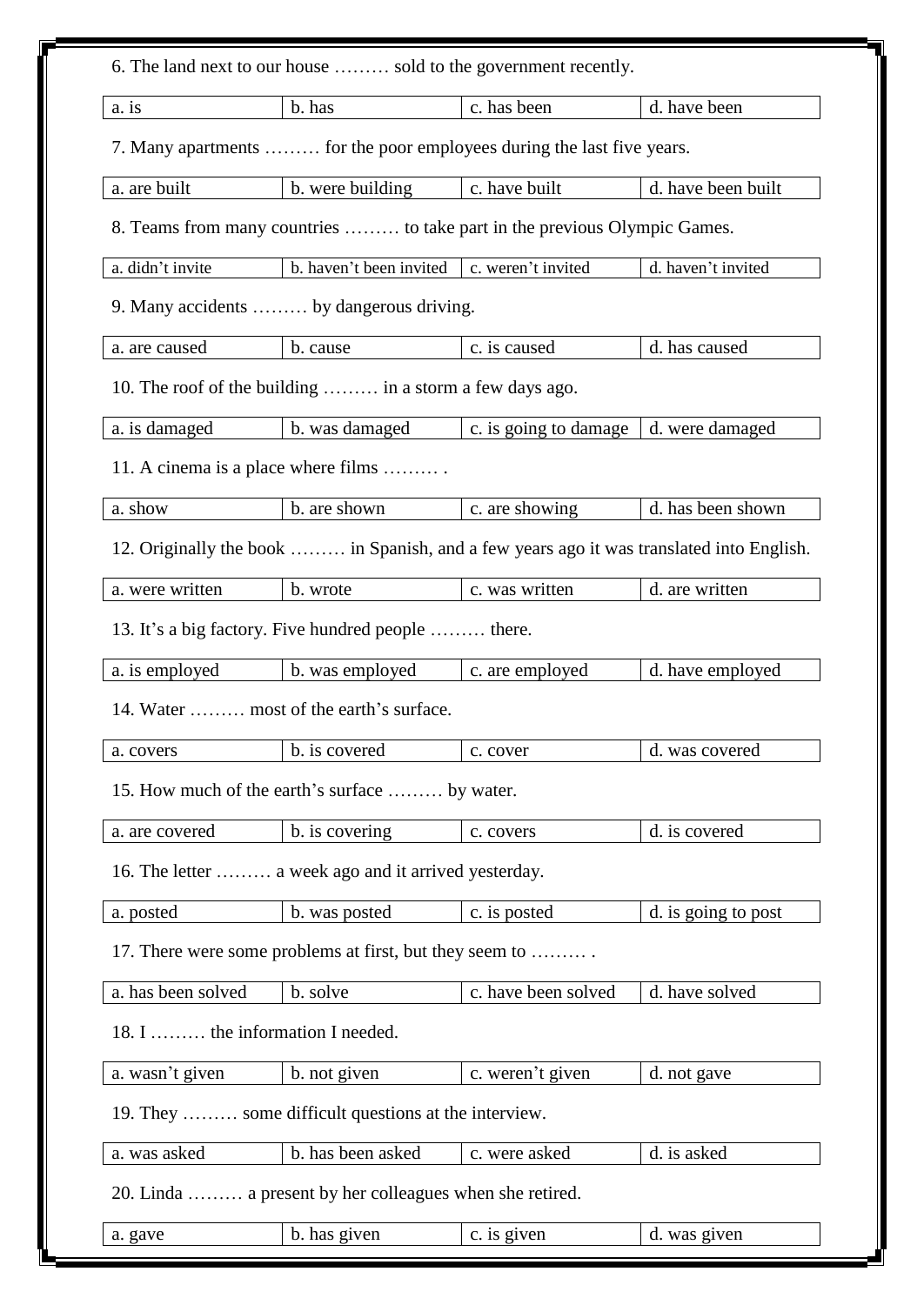## **کلید تمرینات گرامر درس اول پایه دوازدهم**

| 1. Butter is made from cream.                         |          |
|-------------------------------------------------------|----------|
| 2. I am never invited to parties.                     |          |
| 3. Oranges are imported into Canada.                  |          |
| 4. How often are these rooms cleaned?                 |          |
| 5. Football is played in most countries of the world. |          |
| 6. Are these rooms cleaned every day?                 |          |
| 7. How many languages are spoken in Canada?           |          |
|                                                       | تمر بن2· |
| 1. These houses were built seventy years ago.         |          |
| 2. We were invited to the party last week.            |          |
| 3. Two people were taken to the hospital.             |          |
| 4. Is anybody injured in the accident?                |          |
| 5. I was born in Tehran in 1360.                      |          |
| 6. When was the telephone invented?                   |          |
| 7. Where were you born?                               |          |
|                                                       | تمر ين3: |
| 1. The doors have been broken.                        |          |
| 2. Have the cars been damaged?                        |          |
| 3. Has this window been washed?                       |          |

- 4. The trees have been cut down.
- 5. They have been invited to a party.

تمرین:1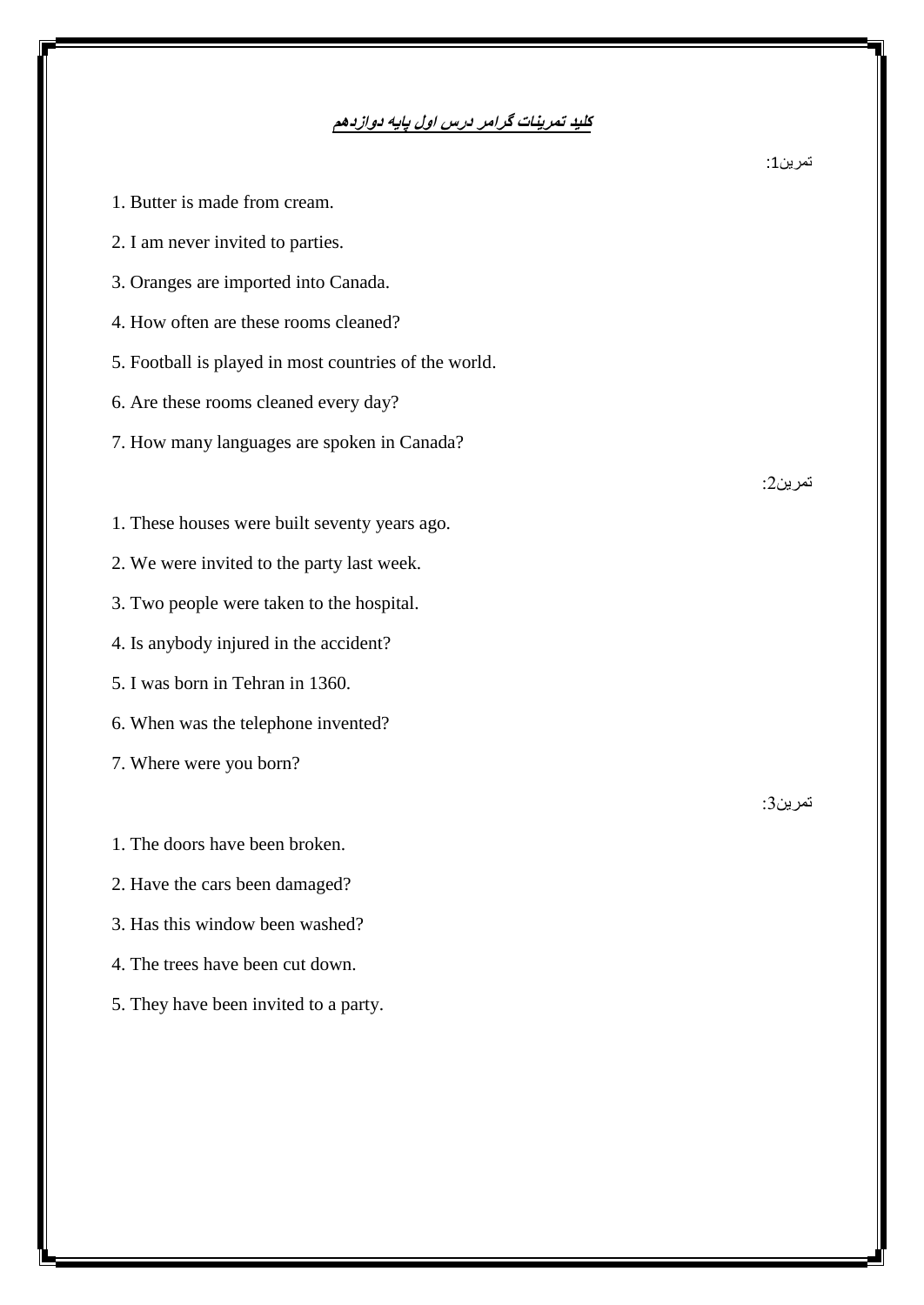تمرین4:

| 1. is made       | 5. isn't used      | 9. were woken up  | 13. Were / invited |
|------------------|--------------------|-------------------|--------------------|
| 2. Are / allowed | 6. is / pronounced | 10. stole         | 14. are repaired   |
| 3. was painted   | 7. was bitten      | 11. invented      |                    |
| 4. are sold      | 8. were injured    | 12. was $/$ built |                    |

## تمرین5:

- 1. Paper *makes* from wood. (is made)
- 2. A factory is a place where things *make*. (are made)
- 3. We didn't go to the party. We *didn't invite*. (weren't invited)
- 4. My sunglasses *stole* at the beach yesterday. (were stolen)
- 5. A: How old is this film? B: It  $i\frac{s}{s}$  made in 1980. (was)
- 6. Somebody broke into our house, but nothing *stolen*. (was stolen)
- 7. Many British programs *show* on American television. (are shown)
- 8. I've never seen these flowers before. What are they *call*? (called)
- 9. A: Did you go to the party? B: No, I *invited*, but I didn't go. (was invited)
- 10. There was a fire at the hotel last week. Two of the rooms *damaged*. (were damaged)
- 11. My car was stolen last week, but the next day it *found* by the police. (was found)
- 12. The washing machine was broken, but it's OK now. It *has repaired*. (has been repaired)
- 13. A: Where did you get this picture? B: It *gave* to me by a friend of mine. (was given)
- 14. The bridge is closed. It was damaged last week and it *hasn't repaired* yet.

(hasn't been repaired)

تمرین6:

| 1 l.c       | $\overline{1}$ 3 d | $5. b$ 7. d  |               | $\vert 9.3 \vert$ |      | $11. b$   13. c   15. d   17. c |  | 119. c |
|-------------|--------------------|--------------|---------------|-------------------|------|---------------------------------|--|--------|
| $\vert 2.b$ | $-4.1$             | $\vert$ 6. c | $\vert 8$ . C | 10.b              | 12.c | 14. a   16. b   18. a           |  | 20d    |

تهیه و تنظیم: حسن خاکپور